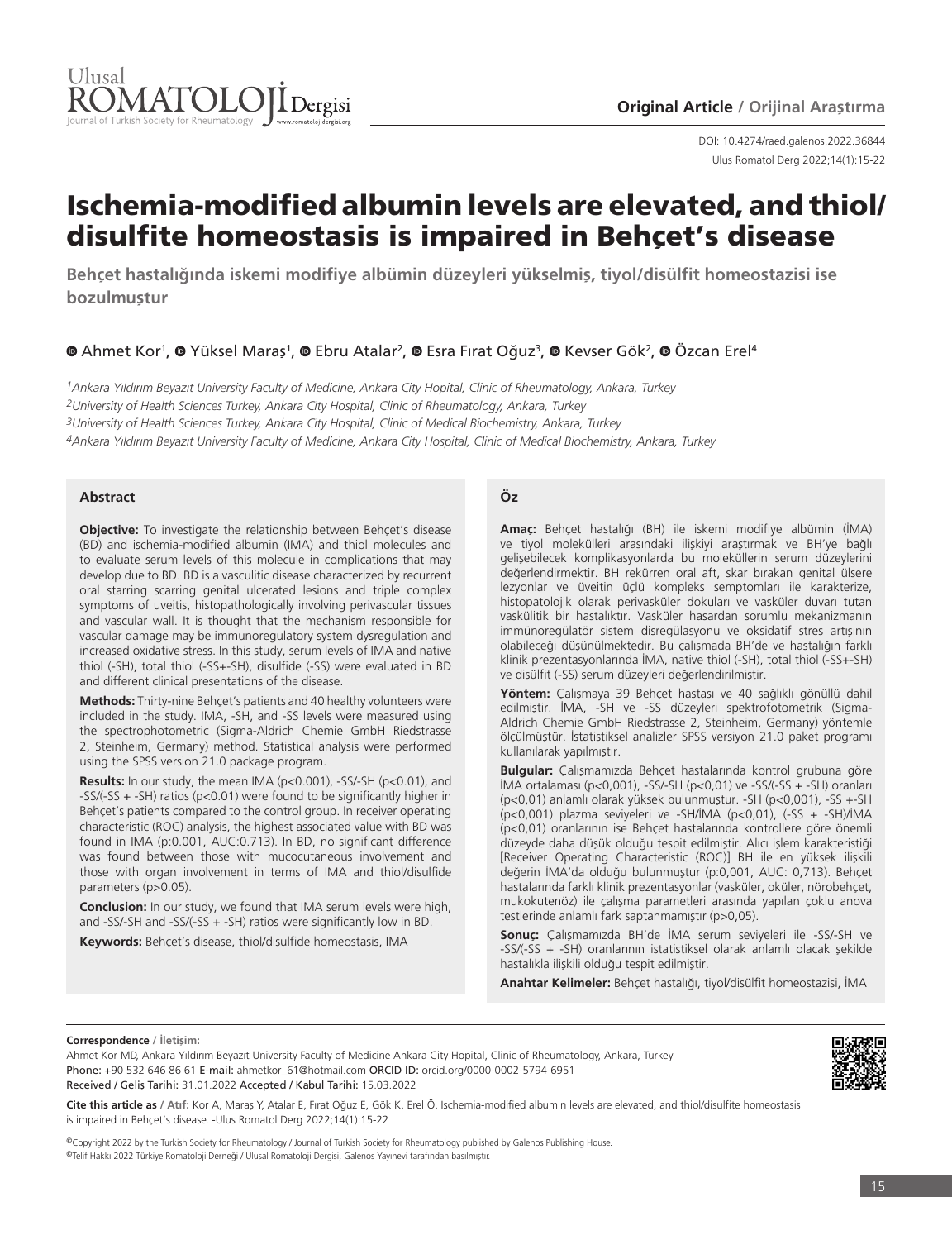# **Introduction**

Behçet's disease (BD) is a variable vascular vasculitis that is characterized by non-scarring recurrent oral starring scarring genital ulcers, histopathological involvement of the vascular wall and perivascular tissues.[1] Although the mechanisms causing vascular involvement have not been elucidated, it is primarily characterized by autoinflammation of the vascular wall. It is thought that immunoregulatory system dysregulation and increased oxidative stress may be associated with the development of vascular damage.<sup>[2]</sup> Bacterial and viral infections, dysregulations in humoral and/or cellular immunity are thought to affect the etiopathogenesis of the disease with genetic factors. The role of the *HLA-B51* gene, which is positive in nearly 60% of Behçet's patients, in the development of the disease is not fully known.[3,4] Since there are no specific diagnostic biochemical tests and histopathological indicators, the diagnosis of the disease is made according to clinical findings. The time required for a definitive diagnosis can usually be extended up to several years after the first symptoms appear. The prolongation of this period is due to the inconsistency of clinical findings among patients, and the prognosis of the disease depending on geographical, ethnic, and personal differences.<sup>[5]</sup> Available biomarkers in the diagnosis of BD are not yet sufficient for diagnosis and cannot predict the course of the disease and the response to treatment. There are 585 amino acids in the structure of human plasma albumin. Under physiological conditions, any metal element (cobalt, nickel, copper) can be attached to the N-terminus of the first 3 amino acids in the structure of albumin. Metalbinding capacity may vary depending on hypoxic-ischemic conditions. The form formed by hypoxia events that change the structure of serum albumin is called ischemia-modified albumin (IMA). Ischemia-reperfusion injury increases plasma IMA levels.<sup>[6,7]</sup> IMA is accepted as a sensitive biomarker as an indicator of ischemia-induced myocardial ischemia in acute coronary syndrome.<sup>[8]</sup> Additionally, increased IMA plasma levels have been shown in other diseases associated with increased oxidative stress, such as psoriasis, rheumatoid arthritis, and inflammatory bowel diseases.<sup>[9-12]</sup>

The increase in reactive oxygen species (ROS), which occurs during cellular metabolism such as sueroxide radicals, hydroxyl, and hyhydrogeneroxide, and the deterioration of the oxidative balance due to the inadequacy of the antioxidant level responsible for their neutralization causes the development of oxidative stress. The increase in ROS damages the double bond-containing areas of intracellular proteins and lipids and the double bonds of bases in the structure of DNA. Oxidative stress causes chain oxidation reactions by breaking a hydrogen atom from the double bonds. As a result, cell injury and cellular death occur due to damage to molecular structures such as intracellular proteins, lipids, and DNA.[13] In previous studies in rheumatological diseases, an increase in plasma levels of oxidant radicals secondary to autoimmunity and inflammation was found.<sup>[14,15]</sup> Similarly, it has been shown that increased oxidative stress also affects the pathophysiology of BD, and the antioxidant level decreases in the plasma of patients.[16] Thiols are one of the main reducing molecules in the human body. ROS produced in various events in the organism are converted into oxidized forms by transferring the excess electrons in their body to thiols. Thus, reversible disulfide bonds are formed. These bonds can be converted back to their old thiol forms when necessary to maintain oxidant-antioxidant hemostasis in the organism. This cycle, which is defined as dynamic thiol-disulfide homeostasis, has important roles in many events such as antioxidant protection mechanism, enzymatic activation, apoptosis, and intracellular signal transduction.[17] Thiol disulfide balance also changes in hepatic damage, cardiovascular events, central nervous system diseases, diabetes mellitus, malignancy, advanced age, and complications related to pregnancy.<sup>[18]</sup>

Although IMA levels or thiol-disulfide homeostasis have been evaluated alone in different studies in BD, the relationship of these two parameters with each other and with the complications that may develop due to the disease has not been evaluated before. This study was conducted to investigate the relationship between BD and IMA and thiol molecules and to evaluate serum levels of this molecule in complications that may develop due to BD.

# **Materials and Methods**

#### **Patients**

A total of 39 Behçet's patients (mean age: 38.74±9.30 years) consisting of 13 females and 26 males, diagnosed according to the 1990 Behçet's Disease International Study Group criteria, followed in the rheumatology department of Ankara City Hospital, and for the control group, 40 healthy volunteers (mean age: 38.8±9.8 years) consisting of 14 females, and 26 males were included. Grouping according to clinical organ involvement patterns in Behçet's patients was made retrospectively from file scanning.

# **Obtaining Sample Samples and Calculating IMA and Thiol-Disulfide Values**

Venous blood samples were taken into approximately 10 mL vacuum tubes and centrifuged at 1.300 g x for 10 min. The aliquoted sera were stored in Eppendorf tubes at -80 °C until the time of analysis. Thiol/disulfide homeostasis parameters were calculated using the automatic spectrophotometric method described by Erel and Neselioglu.<sup>[18]</sup> In this method,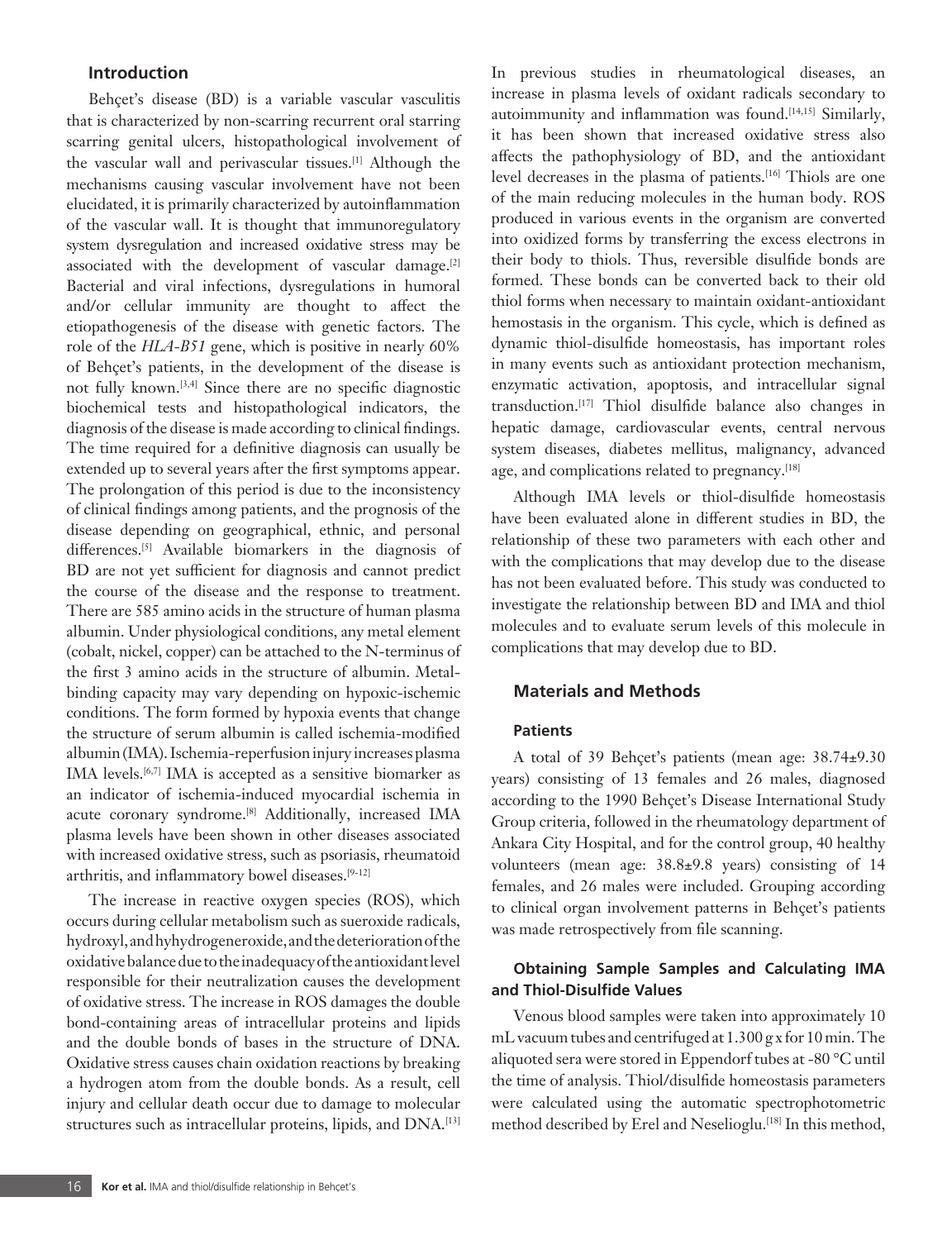first, sodium borohydride and disulfide bonds were reduced to free functional thiol groups. The reduced and native thiol (-SH) groups were calculated after the reaction with DTNB [5,5'-dithiobis-(2 nitrobenzoic) acid]. Half of the difference between the total thiols and -SH provides the dynamic disulfide amount. After the determination of disulfide (-SS) and -SH, total thiols (-SH+-SS) amounts, disulfide/ native thiol percent ratios (-SS/-SH), disulphide/total thiol percent ratios [-SS/(-SH+ SS)] and native thiol/total thiol percent ratios [-SH/(-SH+-SS)] calculated. To calculate IMA from venous blood samples, the samples were left at room temperature for half an hour and then centrifuged at 3.500 rpm for 5 min. Samples transferred to Eppendorf tubes in aliquots were stored at -80 ºC until analysis. IMA level was measured using the Albumin Cobalt Binding test. This test was performed by mixing the patient's serum with 50 mL of 0.1% cobalt (II) chloride  $(CoCl<sub>2</sub>, 6H<sub>2</sub>O)$  solution (Sigma-Aldrich Chemie GmbH Riedstrasse 2, Steinheim, Germany). After 10 min of incubation, 50 mL of 1.5 mg/ mL dithiothreitol was added to the mixture to induce cobalt binding to the albumin. After a further 2 min incubation, 1.0 mL of a 0.9% sodium chloride solution was added to the mixture to measure the binding capacity. Absorbance determination from the samples was performed using a spectrophotometer at 470 nm. The data obtained are shown as absorbance units (ABSU). After measuring -SS, -SH and -SS + -SH levels, -SS/-SH, -SS/(-SH + -SS) and -SH/(-SH + -SS) percentage ratios were calculated.

#### **Statistical Analysis**

Kolmogorov-Smirnov test was used to determine the normal distribution of continuous variables. Independent sample t-tests and Mann-Whitney U test were used to evaluate the presence of a statistically significant difference between the patient and control groups. Pearson correlation analysis was used between parameters in the analysis of correlations. The variables' parametric and non-parametric statistical results are shown as mean ± standard deviation and median (minimum-maximum), respectively. The statistical analyses were performed using the Statistical Packages for the Social Sciences (SPSS) version 22.0 package program. The p<0.05 level was taken as the lower limit that was considered statistically significant. While testing the diagnostic accuracy measures of the indexes, receiver operating characteristic (ROC) analysis was used and area under the curve (AUC) was presented with 95% confidence intervals. Youden's index was used while determining the optimum cut-off value and diagnostic accuracy criteria for the cut-off value were presented.

#### **Ethics Approval**

The research protocol was approved by the Ankara Yıldırım Beyazıt University Faculty of Medicine Research Ethics Committee (approval number: 1613, date: 14.04.2021) and all patients gave informed written consent to participation in the study.

#### **Patient Consent for Publication**

Not required.

### **Results**

Patients with Behçet's disease (n=39), 13 female and 26 male, SS and 40 healthy volunteers, 14 females, and 26 male, were included in the study (p>0.05). The mean age of Behçet's patients was 38.7±9.3 years, and the mean age of the control group was  $38.8\pm9.8$  years (p $>0.05$ ). Smoking, body mass index, and presence of comorbid diseases were found to be similar between Behçet's and control groups.

The patterns of organ involvement in the Behçet group and the data on the medical treatments used are shown in Table 1.

The relationship between drugs used with -SH, -SH+- SS, -SS, IMA levels, and -SS /-SH, -SS /(-SH+ SS) values were evaluated with multiple variance analysis ANOVA Post-hoc tests test. No statistically significant difference was observed between the different types of treatments used in Behçet's and these parameters (p>0.05). In the evaluation of study parameters in different organs involvement in BD, no statistically significant difference was found between clinical patterns and these parameters (p>0.05).

There was no significant difference in study parameters between those only mucocutaneous involvement and those organ involvement in BD (Table 2).

| Table 1. Data on organ involvement patterns and medical treatments |  |  |  |
|--------------------------------------------------------------------|--|--|--|
| used in the Behcet group                                           |  |  |  |

| <b>Parameters</b>                    | $n (\%)$  |
|--------------------------------------|-----------|
| Mucocutaneous Behcet                 | 13 (33.3) |
| Neurobehcet                          | 2(5.1)    |
| Vascular Behcet                      | 13 (33.3) |
| Ocular Behcet                        | 6(15.3)   |
| Vascular and ocular Behcet           | 5(12.8)   |
| <b>Medical therapy</b>               | n (%)     |
| Colchicine                           | 36 (82.3) |
| Corticosteroids                      | 17 (43.5) |
| Azathioprine                         | 19 (48.7) |
| Anti-TNF                             | 5(12.8)   |
| Cyclosporine                         | 2(5.1)    |
| Cyclophosphamide                     | 3(7.6)    |
| Interferon                           | 2(5.1)    |
| Anti-TNF: Anti-tumor necrosis factor |           |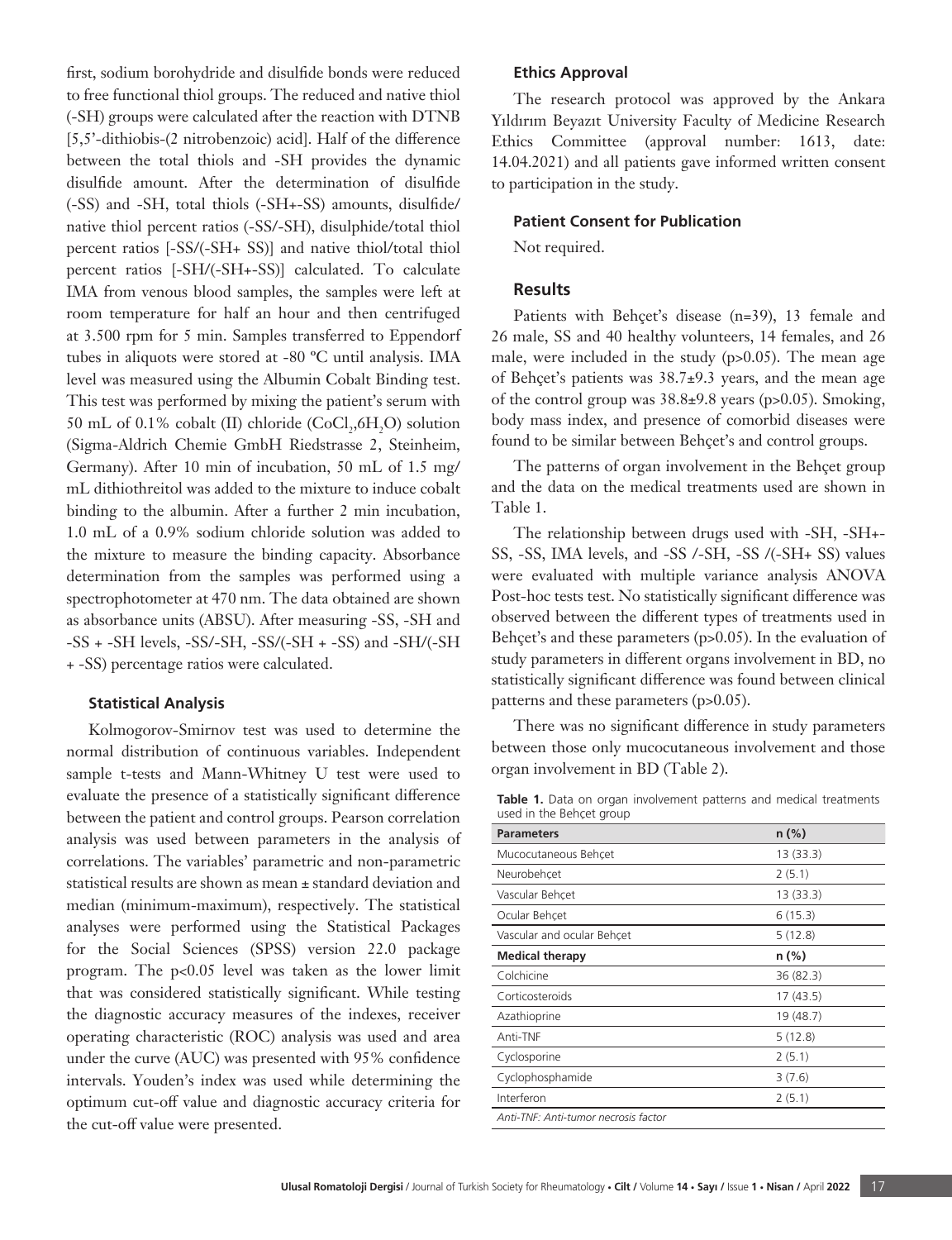Data on the comparison of study parameters between Behçet's and control groups are shown in Table 3. In the Behçet group  $-SH$   $(488.77\pm46.68)$ ,  $-SH+-SS$ (549.95±69.77), -SH/IMA (511.07±67.13) and (-SH+-SS)/ IMA (549.95±69.77) levels compared to the control group [-SH (529.67±55.96), -SH+-SS (629.59±104.65), -SH/ IMA (589.76±98.88), (-SH+-SS)/IMA (629.59±104.65)] were found to be significantly low (p<0.001). The rates of  $-SD/-SH$  (3.84±0.87) and  $-SD/(-SH+-SD)$  (3.55±0.75) in Behçet's patients compared to the control group [-SD/-SH  $(3.39\pm0.81)$ ,  $-SS/(-SH + -SS)$   $(3.16\pm0.71)$ ] was found to be significantly high, while the mean of -SH/(-SH+-SS) was found to be significantly lower (p<0.01). When compared according to IMA levels, the mean of IMA was found to be significantly higher in the Behçet group  $(0.96\pm0.06)$  than in the control group  $(0.90\pm0.06)$  (p<0.001). There was no significant difference between the groups in terms of white blood cells, C-reactive protein, erythrocyte sedimentation rate (ESR), -SS (p>0.05). Figure 1 shows the distribution of IMA, s and Figure 2 shows the distribution of -SS/-SH, SS / (-SH+-SS) levels among the groups.

Table 4 shows the ROC analysis results of -SS/-SH, -SS/(-SH+-S), and IMA levels in BD. The highest value associated with BD was observed in IMA (p=0.001). When a cut-off value of 0.99 was taken for IMA in BD, it was determined that the test gave a sensitive confidence interval of 30.8% sensitivity and 97.5% specificity (AUC=0.713) Figure 3. shows the ROC analysis graph of the operating parameters in BD.

Table 5 shows the correlation between the study parameters. It has been determined that there is a statistically significant negative correlation between IMA and -SH (r:- 0,504, p<0.01), -SH+-SS (r:-0,532, p<0.01) ve -SS (r:-0,249, p<0.05) levels. It was determined that there was a statistically significant positive correlation between IMA and CRP (r:0,238, p<0.05) levels.

# **Discussion**

The etiology of BD, which is a systemic vasculitis, is not yet known. The increase in oxidative stress is thought to be an important factor in vascular injury. Stimulated neutrophils produce oxygen intermediates that cause auto-

Table 2. Comparison of patients with only mucocutaneous involvement and those with organ involvement in terms of study parameters in Behçet's patients

| <b>Parameters</b>                        | Only mucocutaneous (n=13) | Organ involvement (n=26) | p-value |
|------------------------------------------|---------------------------|--------------------------|---------|
| -SH, mean $\pm$ SD [µmol/L]              | 494.89±51.09              | 484.82±46.50             | < 0.05  |
| -SH+-SS, mean $\pm$ SD [µmol/L]          | $530.14 + 48.50$          | 523.80+48.47             | < 0.05  |
| -SH/IMA, mean $\pm$ SD [%]               | $513.37 + 65.98$          | 508 59+66 72             | < 0.05  |
| $(-SH + -SS)/IMA$ , mean $\pm$ SD $[\%]$ | $550.05 + 66.79$          | $549.51 \pm 71.07$       | < 0.05  |
|                                          |                           |                          |         |

*All values were expressed as mean ± SD. All values were calculated using the independent samt-test test for normal distribution. -SS: Disulphide -SH+-SS: Total Thiol, IMA: Ischemia Modified Albumin*

**Table 3.** Comparison of study parameters between Behçet and control groups

| Parameter                                | <b>Behcet</b>    | Control           | p-value |
|------------------------------------------|------------------|-------------------|---------|
| -SH, mean $\pm$ SD [ $\mu$ mol/L]        | 488.77±46.68     | 529.67±55.96      | < 0.001 |
| -SH+-SS, mean $\pm$ SD [µmol/L]          | 549.95±69.77     | 629.59±104.65     | < 0.001 |
| -SS, mean $\pm$ SD [µmol/L]              | 18.58±3.81       | $17.85 \pm 4.17$  | >0.05   |
| -SS/-SH, mean $\pm$ SD [%]               | $3.84 \pm 0.87$  | $3.39 \pm 0.81$   | < 0.01  |
| -SS /(-SH+-SS), mean $\pm$ SD [%]        | $3.55 \pm 0.75$  | $3.16 \pm 0.71$   | < 0.01  |
| $-SH/(-SH+-SS)$ , mean $\pm$ SD [%]      | $92.88 \pm 1.51$ | $93.66 \pm 1.42$  | < 0.01  |
| IMA, mean $\pm$ SD [ABSU]                | $0.96 \pm 0.06$  | $0.90 \pm 0.06$   | < 0.001 |
| -SH/IMA, mean $\pm$ SD [%]               | 511.07±67.13     | 589.76±98.88      | < 0.001 |
| $(-SH + -SS)/IMA$ , mean $\pm$ SD $[\%]$ | 549.95±69.77     | 629.59±104.65     | < 0.001 |
| $CRP$ mean $\pm$ SD [mg/dL]              | $0,007+0,0018$   | $0.002 \pm 0.001$ | >0.05   |
| ESR mean $\pm$ SD [mm/h]                 | $11.20 \pm 7.32$ | $10.025 \pm 5.74$ | >0.05   |
| WBC, mean $\pm$ SD [x10^9/L]             | $7.23 \pm 1.89$  | $6.59 \pm 1.23$   | >0.05   |
| Hemoglobin, mean $\pm$ SD [x10^9/L]      | 13.73±1.94       | $14.19 \pm 2.84$  | >0.05   |
| Creatinine mean $\pm$ SD [mg/dL]         | $0.78 \pm 0.16$  | $0,43\pm0,15$     | >0.05   |
| ALT mean $\pm$ SD [mg/dL]                | 35.02±15.52      | $27.30 \pm 13.46$ | >0.05   |

*All values were expressed as mean ± SD. All values were calculated using the independent sample t-tests for normal distribution. -SS: Disulphide -SH+-SS: Total thiol, -SH: Native Thiol, IMA: Ischemia modified albumin, CRP: C-reactive protein, ESR: Erythrocyte sedimentation rate, WBC: White blood cell, ALT: Alanine aminotransferase*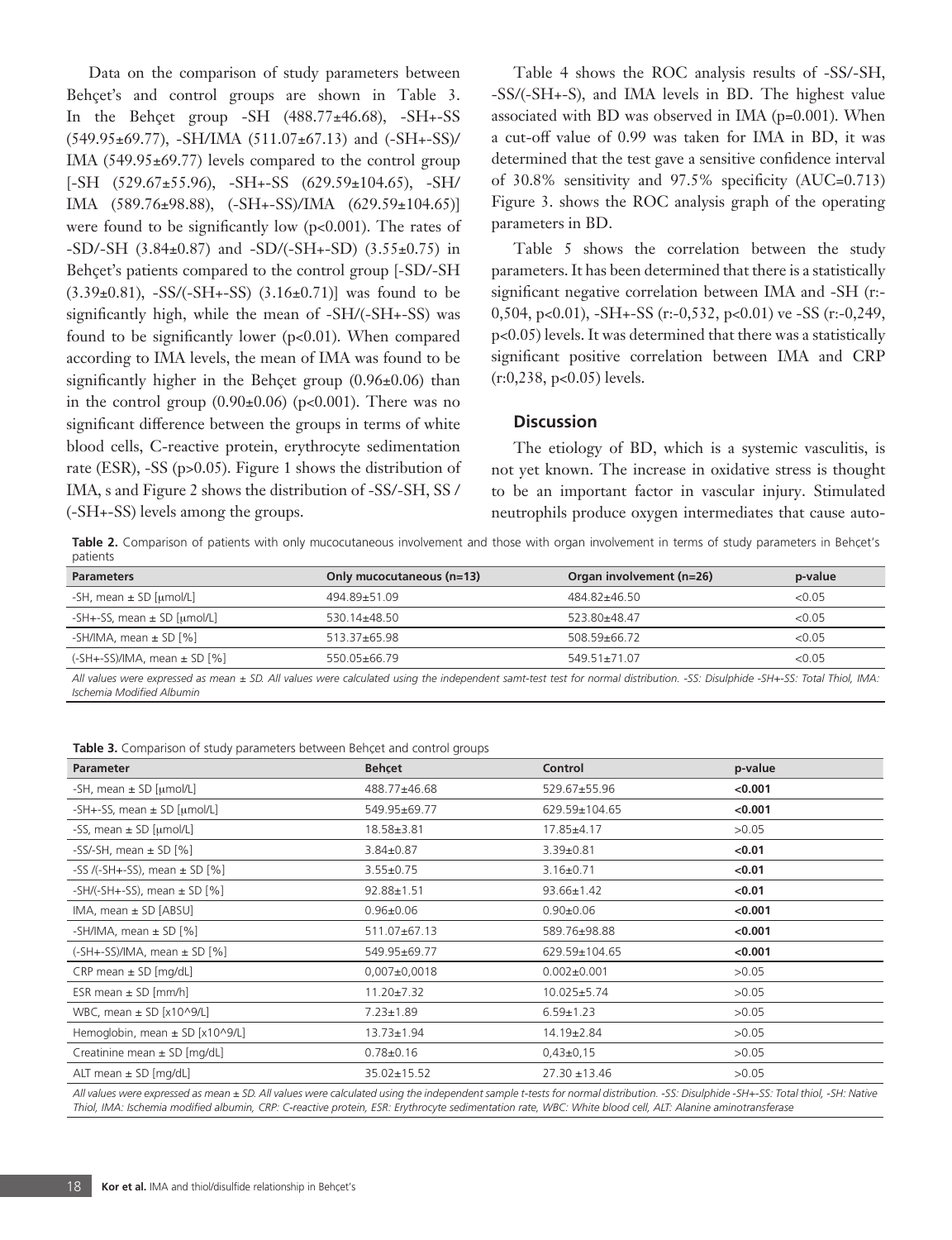|  |  |  |  |  |  |  | Table 4. Specificity, sensitivity, and the cut-off levels of study parameters in Behcet. |  |
|--|--|--|--|--|--|--|------------------------------------------------------------------------------------------|--|
|--|--|--|--|--|--|--|------------------------------------------------------------------------------------------|--|

|                                                                                                                                                                   | Cut-off | <b>AUC (95% CI)</b>    | Sensitivity (%) | Specificity (%) | <b>LR</b> | p-value |  |  |
|-------------------------------------------------------------------------------------------------------------------------------------------------------------------|---------|------------------------|-----------------|-----------------|-----------|---------|--|--|
| $-SH$                                                                                                                                                             | 524.2   | 0.313 (0.197-0.430)    | 30.8            | 62.5            | 0.82      | 0.004   |  |  |
| $-SH + -SS$                                                                                                                                                       | 518.7   | $0.329(0.211 - 0.446)$ | 61.5            | 72              | 0.82      | 0.009   |  |  |
| $-SS/-SH(%)$                                                                                                                                                      | 4.85    | $0.679(0.560 - 0.798)$ | 69.2            | 67.5            | 2.13      | 0.006   |  |  |
| $-SS/(-SH+SS)$ (%)                                                                                                                                                | 4.42    | $0.679(0.560-0.798)$   | 69.2            | 67.5            | 2.13      | 0.006   |  |  |
| $-SHN(-SH+-SS)(%)$                                                                                                                                                | 96.26   | 0.321 (0.202-0.440)    | 69.2            | 17.5            | 0.89      | 0.006   |  |  |
| $-SHIIMA (%)$                                                                                                                                                     | 534.53  | 0.381 (0.170-0.393)    | 43.6            | 45              | 0.79      | 0.001   |  |  |
| (-SH+-SS)\IMA (%)                                                                                                                                                 | 557.44  | $0.295(0.181 - 0.408)$ | 53.8            | 33.5            | 0.79      | 0.002   |  |  |
| <b>IMA</b>                                                                                                                                                        | 0.99    | $0.713(0.600 - 0.825)$ | 30.8            | 97.5            | 4.10      | 0.001   |  |  |
| AUC: Area under the Curve, CI: Confidence interval, LR: Likelihood ratio. -SS: Disulphide -SH+-SS: Total thiol, -SH: Native thiol, IMA: Ischemia modified albumin |         |                        |                 |                 |           |         |  |  |



Figure 1. Showing the mean of IMA between the groups IMA: Ischemia modified albumin



**Figure 2.** Showing the mean of -SS/-SH and -SS/(-SH+-SH) between the groups

-SS: Disulphide, -SH+-SS: Total thiol, -SH: Native thiol



Diagonal segments are produced by ties



oxidative tissue damage.[19,20] It has been shown that there is an increase in oxidative stress due to inflammatory events and that the main cell involved in this increase is activated neutrophils.[21] Similarly, an increase in oxidative stress was found in BD due to excessive ROS production and a decrease in antioxidant levels.[22]

The increase in ROS resulting from the increase in oxidative stress causes many chemical changes in the albumin structure and causes the formation of IMA. It has been stated that IMA may be a new biomarker in increased oxidative stress and ischemia, and it has been shown that plasma IMA levels increase during oxidative events.[23] However, it has been determined that thiol and disulfide molecules form an important antioxidant defense system during oxidative reactions, and their plasma levels increase in case of increased oxidative stress.[24] It has been reported that deterioration in the oxidant-antioxidant balance in the body affects the emergence of various diseases.<sup>[25-27]</sup>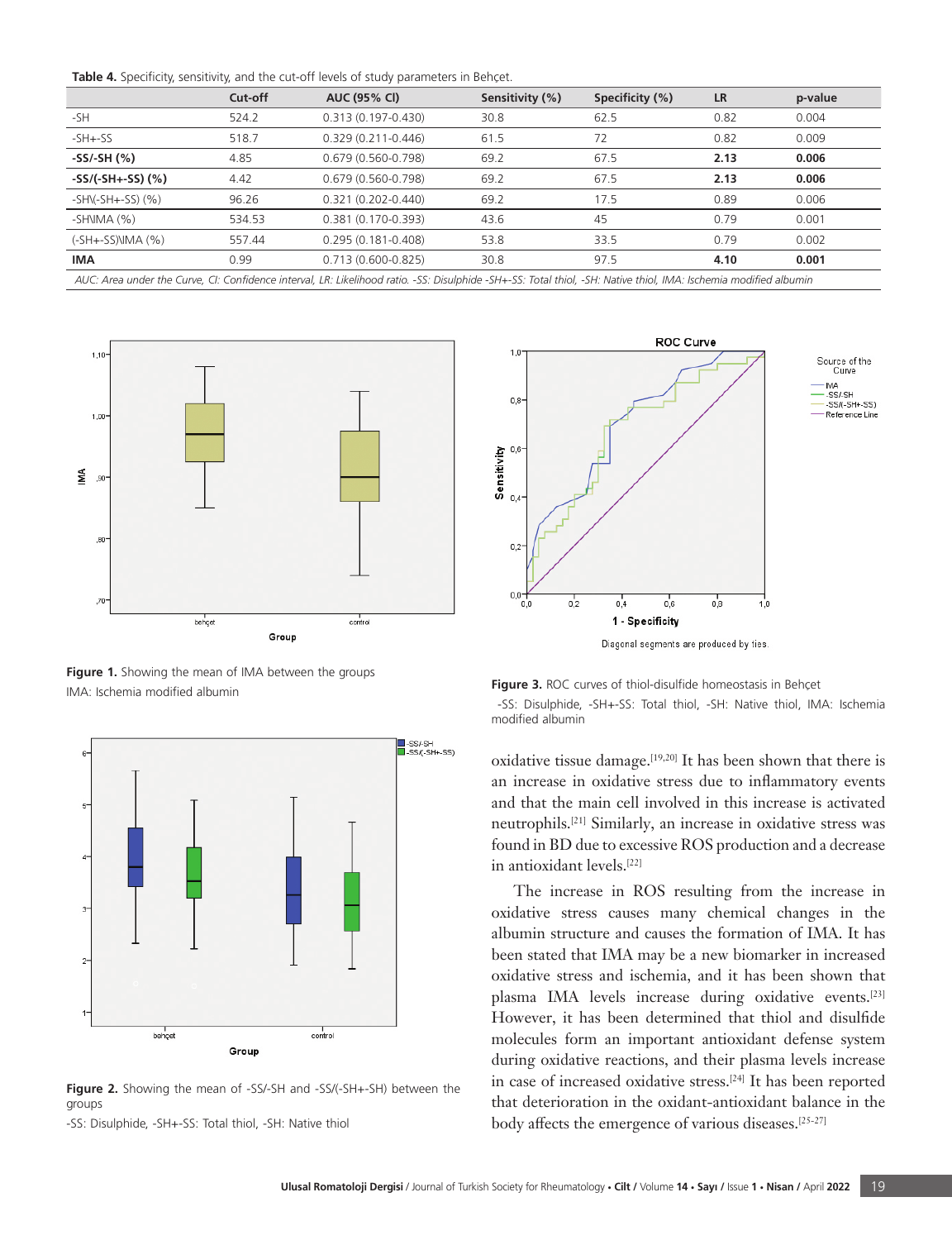|  | <b>Table 5.</b> Correlation between study parameters |
|--|------------------------------------------------------|
|--|------------------------------------------------------|

| <b>Parameter</b> | $-SH$                    | $-SH + SS$               | -SS                      | <b>IMA</b>               | <b>CRP</b> | <b>ESR</b>               |
|------------------|--------------------------|--------------------------|--------------------------|--------------------------|------------|--------------------------|
| $-SH$            | $\overline{\phantom{0}}$ | $0.99**$                 | 0.036                    | $-0.504**$               | $-0.148$   | $-0.048$                 |
| $-SH + -SS$      | $0.99**$                 | $\overline{\phantom{a}}$ | 0.170                    | $-0.532**$               | $-0.185$   | $-0.075$                 |
| -SS              | 0.036                    | 0.170                    | $\overline{\phantom{a}}$ | $-0.249*$                | $-0.211$   | $-0.186$                 |
| <b>IMA</b>       | $-0.504**$               | $-0.532**$               | $-0.249*$                | $\overline{\phantom{a}}$ | $0.238*$   | 0.017                    |
| <b>CRP</b>       | $-0.148$                 | $-0.185$                 | $-0.211$                 | $0.238*$                 |            | 0.071                    |
| ESR              | $-0.048$                 | $-0.075$                 | $-0.186$                 | 0.017                    | 0.071      | $\overline{\phantom{0}}$ |
|                  |                          |                          |                          |                          |            |                          |

*All values were calculated using the Pearson correlation test. \*p<0.05, \*\*p<0.01. -SS: Disulphide, -SH+-SS: Total thiol, -SH: Native thiol, IMA: Ischemia modified albumin, CRP: C-reactive protein, ESR: Erythrocyte sedimentation rate*

It has been shown that there an increase in IMA levels in diseases accompanied by vascular endothelial dysfunction. In our study, IMA plasma levels were found to be significantly higher in Behçet's patients (0.96±0.06 ABSU) compared to the control group  $(0.90\pm0.06 \text{ ABSU})$  (p<0.001). Similarly, previous studies have shown that the MA level is higher in BD than in healthy individuals. In a study by Eryavuz Onmaz et al.<sup>[28]</sup> between Behçet's and the control group with 35 individuals in each group, IMA plasma levels were found to be significantly higher in Behçet's patients  $(0.63 \pm 0.11)$ ABSU) compared to the control group  $(0.51\pm0.15 \text{ ABSU})$ (p<0.001). In another study by Keskin et al.<sup>[29]</sup> on 45 healthy individuals and 57 Behçet's patients, IMA, total oxidant levels, total antioxidant levels (TAS), oxidative stress index (OSI), ESR and CRP levels were found to be significantly higher in BD, but it has been reported that only IMA among these markers can be a useful biomarker in distinguishing the active and inactive phase of the disease (p<0.01). In another study conducted with 26 Behçet's patients and 28 controls, IMA plasma levels were found to be statistically significantly higher in patients with active BD (0.93±0.13 ABSU) compared to individuals with inactive disease (0.82±0.14 ABSU) and control group  $(0.83\pm0.07 \text{ ABSU})$  (p<0.05). [30] In a study by Capkin et al.<sup>[31]</sup> consisting of 35 Behçet's patients and 31 healthy control groups, it was shown that IMA levels were significantly higher in the Behçet group (0.63±0.25 ABSU) compared to individuals in the control group  $(0.42\pm0.12$  ABSU) (p<0.001). In this study, IMA was also found to be significantly higher in patients with BD  $(n=11)$  than in patients without vascular involvement  $(n=23)$  $(0.78\pm0.37)$  and  $0.56\pm0.14$ , respectively) (p<0.05). In our study, although IMA levels were found to be higher in BD compared to controls, they were found to be similar between the active and inactive disease stages.

Thiol groups are sulfurous protein molecules with antioxidant properties, which are found in human serum due to amino acids and albumin. Thiols can enter an oxidation reaction with reactive oxygen radicals and form disulfide bonds.[32] Disulfide bonds are covalent bonds and exist as oxidized forms. The disulfide bonds formed can be reduced

back to thiol groups by a reversible reaction. The balance formed by this cycle is required for the antioxidant defense system and apoptosis control. Dysfunctions occurring in this cycle may increase reactive oxygen radicals, resulting in endothelial damage and the development of apoptosis.<sup>[33,34]</sup> In a study by Kose et al.<sup>[35]</sup>, it was reported that plasma thiol levels were decreased in Behçet's patients (n=24) compared to healthy controls  $(n=30)$   $(p<0.001)$  and that plasma antioxidant defense systems in BD might be insufficient or impaired due to the decrease in thiol levels. In another study consisting of 150 Behçet's patients and 100 healthy controls, serum -SH+-SS, -SH levels, and -SH/(-SH+-SS) ratio was found to be significantly lower in the Behçet patient group compared to the control group (p<0.001). Additionally, in this study, -SS/-SH and -SS/(-SH+SS) rates were found to be significantly higher in Behçet's patients compared to controls (p<0.001).<sup>[36]</sup> In a study by Balbaba et al.<sup>[37]</sup> in active ocular Behçet (n=20), inactive ocular Behçet's (n=20) and healthy control groups (n=20), -SH+-SS, -SH levels and -SH/(-SH+-SS) ratio were found to be significantly lower in ocular Behçet's patients compared to controls (p<0.001), whereas -SS/-SH ratio and -SS/(-SH+-SS) ratio was found to be significantly higher in Behçet's patients compared to controls (p<0.001). Similar to these studies, in our study, serum -SH+-SS and -SH levels (p<0.001) and -SH/(-SH+- SS) ratio (p<0.01) was lower in the Behçet group compared to the controls, and -SS/-SH and -SS/(-SH+-SS) ratios (p<0.01) were found to be significantly higher. In our study, no difference was found in terms of thiol groups between those with and without mucocutaneous, neurological, vascular, or ocular involvement in BD. Additionally, -SH/ IMA and (-SH+-SS)/IMA ratios, which have not been evaluated before, were found to be significantly lower in Behçet's patients compared to controls (p<0.001).

#### **Conclusion**

The absence of specific laboratory findings in the diagnosis of BD causes inconsistencies in the diagnosis of the disease. Although some acute phase reactants such as CRP and ESR increase in BD, these markers are not specific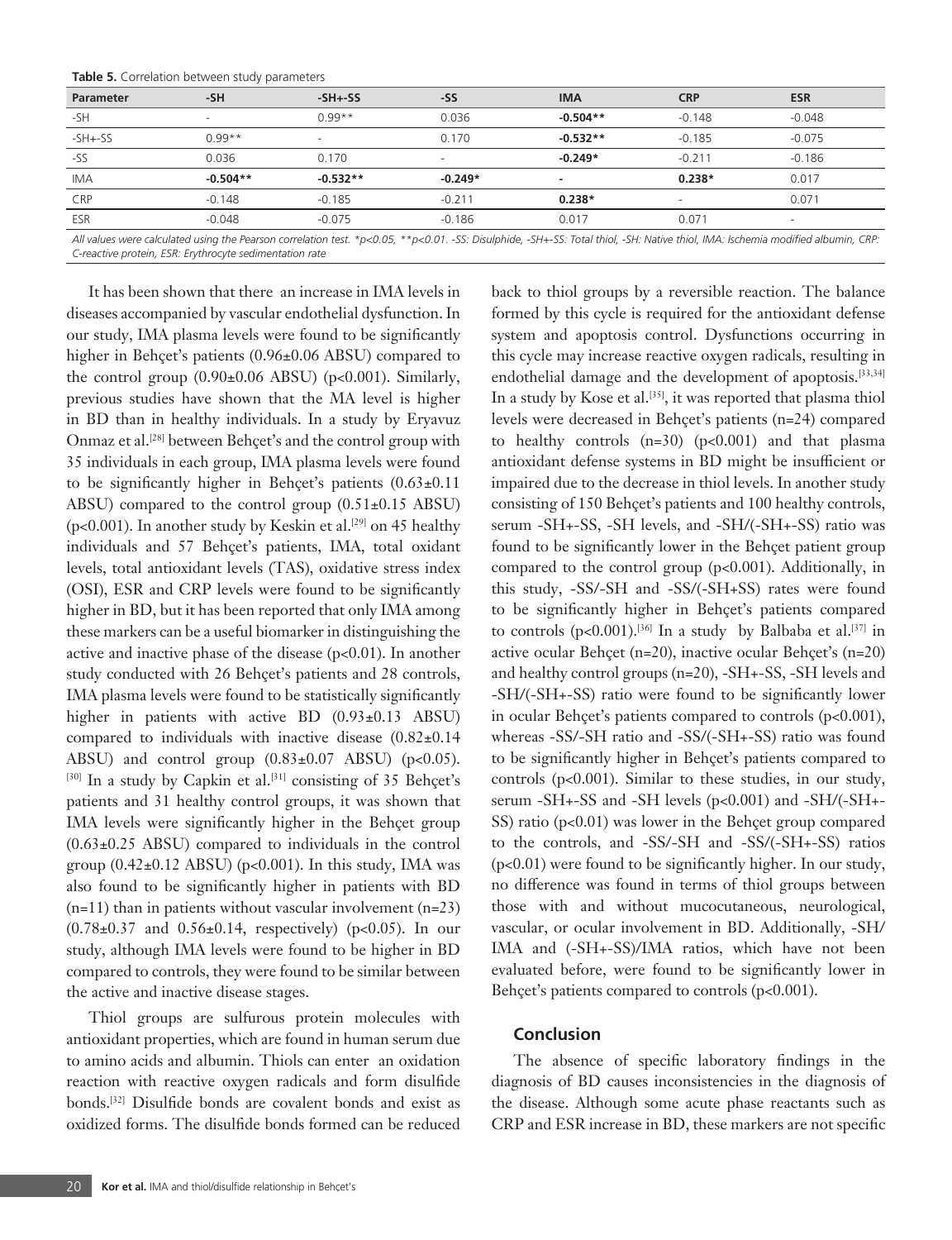to the disease. Therefore, there is a need for more specific biomarkers that can be used in the diagnosis of the disease. According to the data we obtained from our study, we found that serum levels of IMA in BD are high, and the ratios of -SS/-SH and -SS/(-SS+-SH) are significantly low. The most important feature of our study is that it is the first study to evaluate IMA and thiol levels together in BD. The most important limitation of our study is that it is a cross-sectional study and only few patients were included in the study.

# **Ethics**

**Ethics Committee Approval:** The research protocol was approved by the Ankara Yıldırım Beyazıt University Faculty of Medicine Research Ethics Committee (approval number: 1613, date: 14.04.2021).

**Informed Consent:** All patients gave informed written consent to participation in the study.

**Peer-review:** Externally peer-reviewed.

#### **Authorship Contributions**

Concept: A.K., Design: A.K., Data Collection or Processing: A.K., Y.M., E.A., K.G., Analysis or Interpretation: A.K., E.F.O., Ö.E., Literature Search: A.K., Writing: A.K.

**Conflict of Interest:** No conflict of interest was declared by the authors.

**Financial Disclosure:** The authors declare that they have no relevant financial.

#### **References**

- 1. Ferizi M, Gerqari A, Ferizi M. Behçet's disease case presentation and review literature. Open Access Maced J Med Sci 2018;6:1871-4.
- 2. Fouad N, Ahmed T, Shaker O, Abdelaleem O. Relation of ischemia-modified albumin to disease manifestations and activity in Egyptian patients with Behcet's disease. Egypt Rheumatol 2019;46:108-12.
- 3. Nair JR, Moots RJ. Behcet's disease. Clin Med (Lond) 2017;17:71-7.
- 4. Melikoğlu MA, Melikoğlu M. The influence of age on Behcet's disease activity. Eurasian J Med 2008;40:68-71.
- 5. Kokturk A. Clinical and pathological manifestations with differential diagnosis in Behçet's disease. Pathology Res Int 2012;2012:690390.
- 6. Borderie D, Allanore Y, Meune C, Devaux JY, Ekindjian OG, Kahan A. High ischemia-modified albumin concentration reflects oxidative stress but not myocardial involvement in systemic sclerosis. Clin Chem 2004;50:2190-3.
- 7. Apple FS, Quist HE, Otto AP, Mathews WE, Murakami MM. Release characteristics of cardiac biomarkers and ischemiamodified albumin as measured by the albumin cobalt-binding test after a marathon race. Clin Chem 2002;48:1097-100.
- 8. Bhagavan NV, Lai EM, Rios PA, et al. Evaluation of human serum albumin cobalt binding assay for the assessment of myocardial ischemia and myocardial infarction. Clin Chem 2003;49:581-5.
- 9. Leitemperguer MR, Tatsch E, Kober H, Carvalho JA, Moresco RN, Silva JE. Assessment of ischemia-modified albumin levels in patients with rheumatoid arthritis. Clin Lab 2014;60:1065-70.
- 10. Ozdemir M, Kiyici A, Balevi A, Mavlitoğlu I, Peru C. Assessment of ischemia-modified albumin level in patients with psoriasis. Clin Exp Dermatol 2012;37:610-4.
- 11. Guntas G, Sahin A, Duran S, et al. Evaluation of ischemiamodified albumin in patients with inflammatory bowel disease. Clin Lab 2017;63:341-7.
- 12. Bonorino NF, Lunardelli A, Oliveira JR. Use of ischemia modified albumin for the diagnosis of myocardial infarction. J Bras Patol Med Lab 2015;51:383-8.
- 13. Andreyev AY, Kushnareva YE, Starkov AA. Mitochondrial metabolism of reactive oxygen species. Biochemistry (Mosc) 2005;70:200-14.
- 14. Ozyazgan S, Andican G, Erman H, et al. Relation of protein oxidation parameters and disease activity in patients with Behcet's disease. Clin Lab 2013;59:819-25.
- 15. Isik A, Koca SS, Ustundag B, Selek S. Decreased total antioxidant response and increased oxidative stress in Behcet's disease. Tohoku J Exp Med 2007;212:133-41.
- 16. Acikgoz N, Ermiş N, Yağmur J, et al. Elevated oxidative stress markers and their relationship with endothelial dysfunction in Behcet disease. Angiology 2011;62:296-300.
- 17. Erkenekli K, Sanhal CY, Yucel, A, Bicer, CK, Erel O, Uygur D. Thiol/disulfide homeostasis in patients with idiopathic recurrent pregnancy loss assessed by a novel assay: Report of a preliminary study. J Obstet Gynaecol Res 2016;42:136-41.
- 18. Erel O, Neselioglu S. A novel and automated assay for thiol/ disulfide homeostasis. Clin Biochem 2014;47:326-32.
- 19. Fridovich I. Oxygen radicals, hydrogen peroxide, and oxygen toxicity. In: Free radicals in biology. Pryor WA (ed.). Academic Press, New York 1976;239-77.
- 20. Sacks T, Moldow CF, Craddock PR, Bowers TK, Jacob HS. Oxygen radicals mediate endothelial cell damage by complementstimulated granulocytes. An in vitro model of immune vascular damage. J Clin Invest 1978;61:1161-7.
- 21. Sies H. Oxidative stress: oxidants and antioxidants. Exp Physiol 1997;82:291-5.
- 22. Maddali Bongi S, Del Rosso A, Mikhaylova S, et al. Impact of hand face disabilities impact on global disability and quality of life in systemic sclerosis patients. Clin Exp Rheumatol 2014;32:15-20.
- 23. Coverdale JPC, Katundu KGH, Sobczak AIS, Arya S, Blindauer CA, Stewart AJ. Ischemia-modified albumin: Crosstalk between fatty acid and cobalt binding. Prostaglandins Leukot Essent Fatty Acids 2018;135:147-57. (DOI: 10.1016/j.plefa.2018.07.014). Epub 2018 Jul 20.
- 24. Baba SP, Bhatnagar A. Role of thıols ın oxıdatıve stress. Curr Opin Toxicol 2018;7:133-9.
- 25. Sinha N, Dabla PK. Oxidative stress and antioxidants in the hypertension-a current review. Curr Hypertens Rev 2015;11:132-42.
- 26. Erel O. A novel automated method to measure total antioxidant response against potent free radical reactions. Clin Biochem 2004;37:112-9.